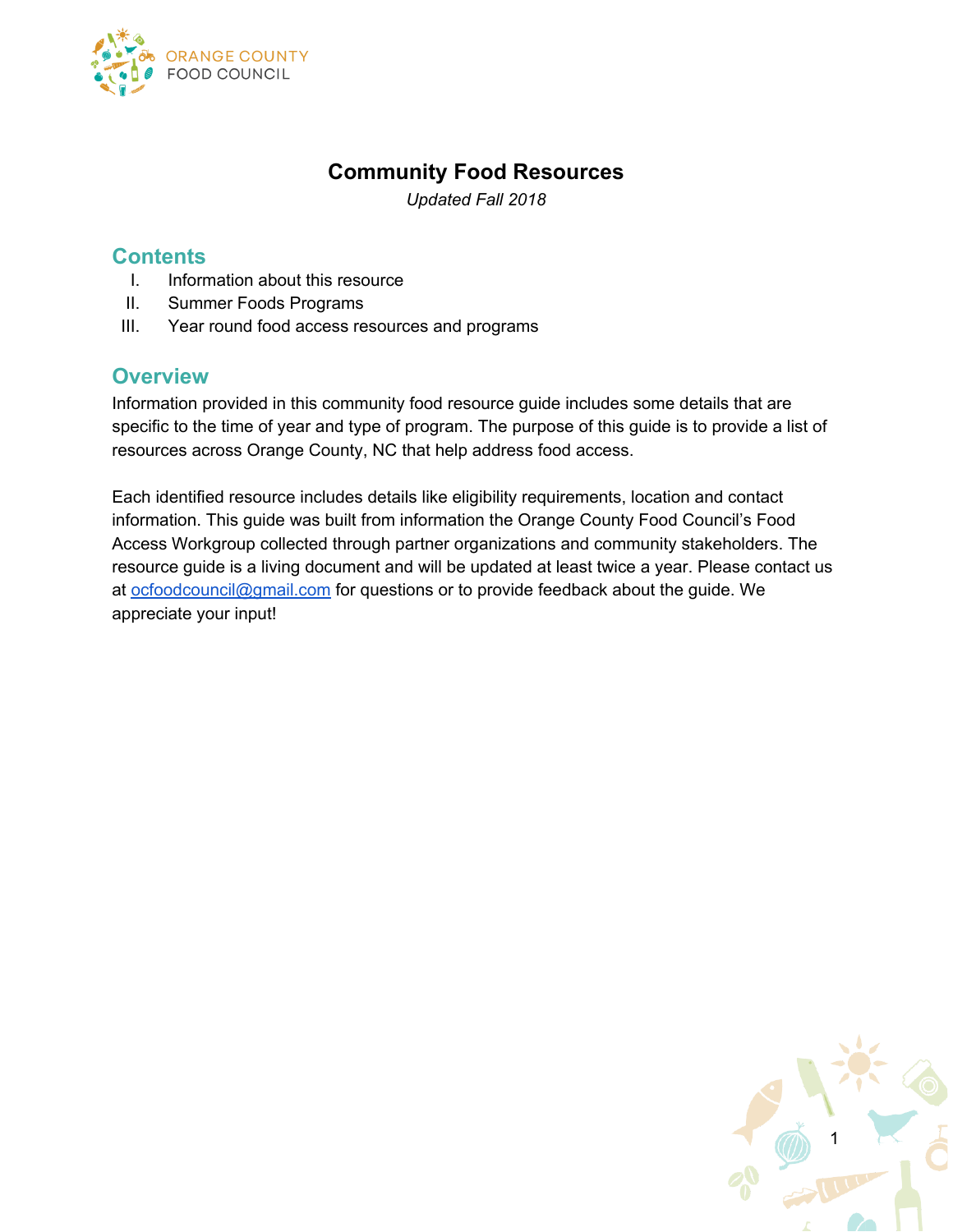

*Orange County & Federal Food Resources*

| Federal<br>resource<br><b>Food and</b><br><b>Nutrition</b><br>Services -<br><b>SNAP</b><br>Se habla<br>español | Contact: 919-245-2800,<br>dssinfo@orangecountync.gov<br>Address: 113 Mayo St., Hillsborough 2501, NC<br>27278 & Homestead Rd., Chapel Hill, NC 27516<br>Hours: Mon - Fri, 8am-5pm<br>Services: Monthly benefits via electronic benefits<br>transfer card (EBT) to purchase food                                                                                                                                                                                                                              | Eligibility: US citizen or immigrant<br>under specific immigrant status,<br>meet income limits found<br>here:https://www.ncdhhs.gov/assist<br>ance/low-income-services/food-nutri<br>tion-services-food-stamps                  |
|----------------------------------------------------------------------------------------------------------------|--------------------------------------------------------------------------------------------------------------------------------------------------------------------------------------------------------------------------------------------------------------------------------------------------------------------------------------------------------------------------------------------------------------------------------------------------------------------------------------------------------------|---------------------------------------------------------------------------------------------------------------------------------------------------------------------------------------------------------------------------------|
| Federal<br>resource<br><b>Seniors On</b><br>The Go                                                             | Contact: 800-517-4149,<br>sotgo@ncseniorsonthego.com<br>Services: Grocery delivery. \$18 fee charged.                                                                                                                                                                                                                                                                                                                                                                                                        | <b>Eligibility:</b> Open to all ages                                                                                                                                                                                            |
| Federal<br>resource<br><b>WIC</b>                                                                              | <b>Contact: 919-245-2422 or 1-800-FOR-BABY</b><br>Address: 2501 Homestead Rd. Chapel Hill,<br>27516<br>Services: Food, nutrition, breastfeeding support<br>and healthcare referrals.                                                                                                                                                                                                                                                                                                                         | Eligibility: Pregnant women,<br>breastfeeding women, women who<br>had a baby within last 6 months,<br>infants, children up to 5 years, must<br>meet income guidelines. Call to<br>make appointment to see if criteria<br>is met |
| Federal<br>resource<br>Free &<br>Reduced<br><b>School Meals</b><br>(breakfast &<br>lunch)                      | <b>Chapel Hill-Carrboro Schools Contact:</b><br>919-967-8211<br>http://www.chccs.k12.nc.us/parents/meals-nutritio<br>n/free-and-reduced-lunch-applications<br><b>Orange County Schools Contact:</b><br>200 East King Street Hillsborough, NC 27278<br>Phone: 919-732-8126<br>http://www.orangecountyfirst.com/content/child-n<br>utrition-department<br>Services: information about eligibility<br>requirements (including income) and help<br>applying for free or reduced lunch and breakfast<br>at school | <b>Eligibility: Must meet income</b><br>guidelines                                                                                                                                                                              |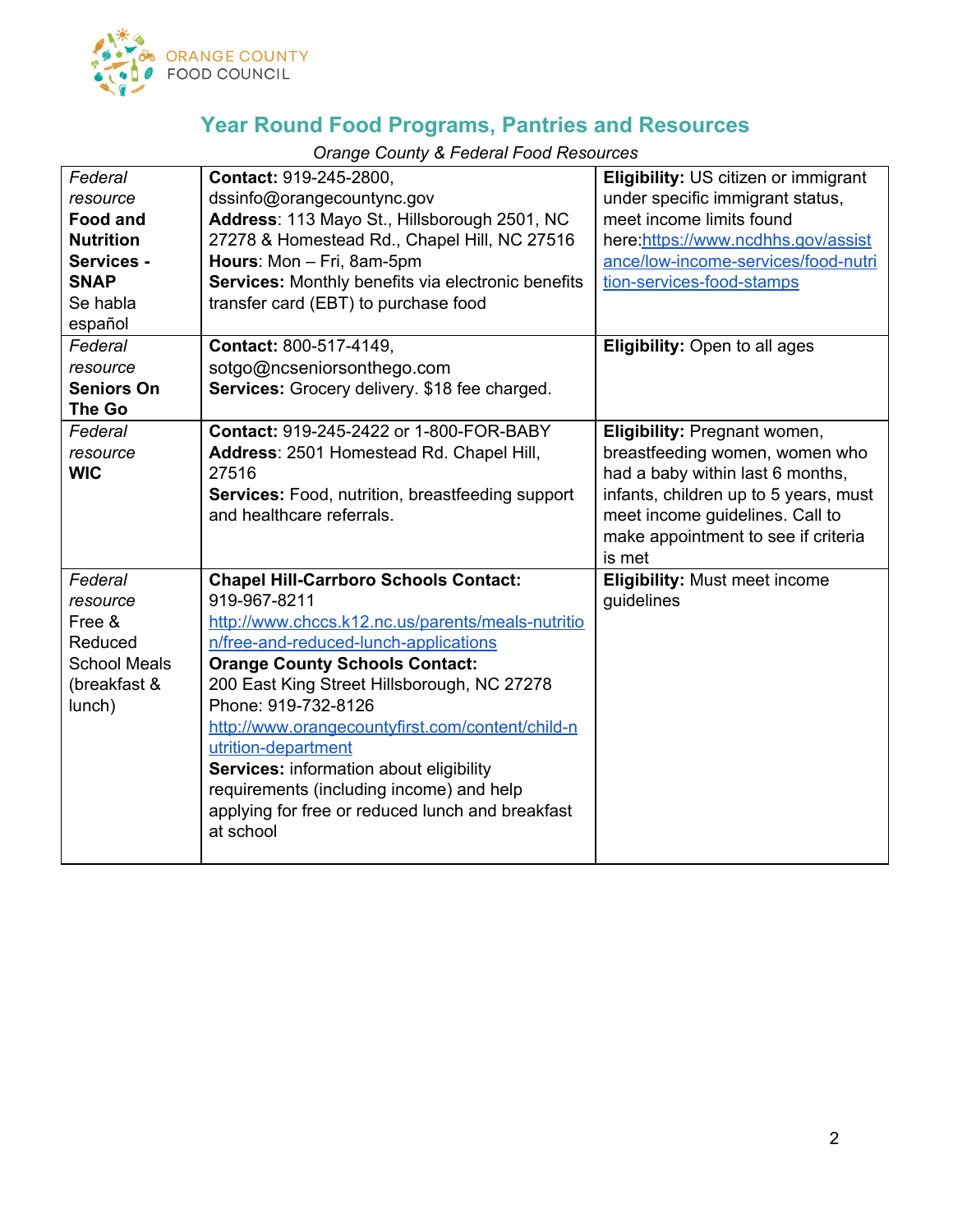

*Orange County & Federal Food Resources*

| Orange County<br><b>Anathoth</b><br>Community<br><b>Garden &amp; Farm</b>                    | <b>Contact: 335-408-0968, April - October</b><br>Address: 3005 Lonesome Road, Cedar Grove,<br>NC 27231<br><b>Services:</b> Sliding scale CSA and access to<br>community garden                                                                                                                                                                                          | <b>Eligibility:</b> At the end of workday<br>from $11:30-1:30$ pm lunch is served;<br>Pay as much as you are able and<br>receive a box of produce |
|----------------------------------------------------------------------------------------------|-------------------------------------------------------------------------------------------------------------------------------------------------------------------------------------------------------------------------------------------------------------------------------------------------------------------------------------------------------------------------|---------------------------------------------------------------------------------------------------------------------------------------------------|
| <b>Orange County</b><br><b>OC Schools</b><br><b>Summer Food</b><br><b>Service</b><br>Program | <b>Contact:</b><br>200 East King Street Hillsborough, NC 27278<br>Phone: 919-732-8126<br>Website:<br>www.orangecountyfirst.com/content/child-nutrition<br>-department<br><b>Address:</b> To find a site, text FOODNC to<br>877-877 or call 1-866-3Hungry or 1-877-8Hambre<br>Hours: Varies by site. Only available during the<br>summer.<br><b>Services:</b> Free meals | Eligibility: Children 0-18, no<br>paperwork required                                                                                              |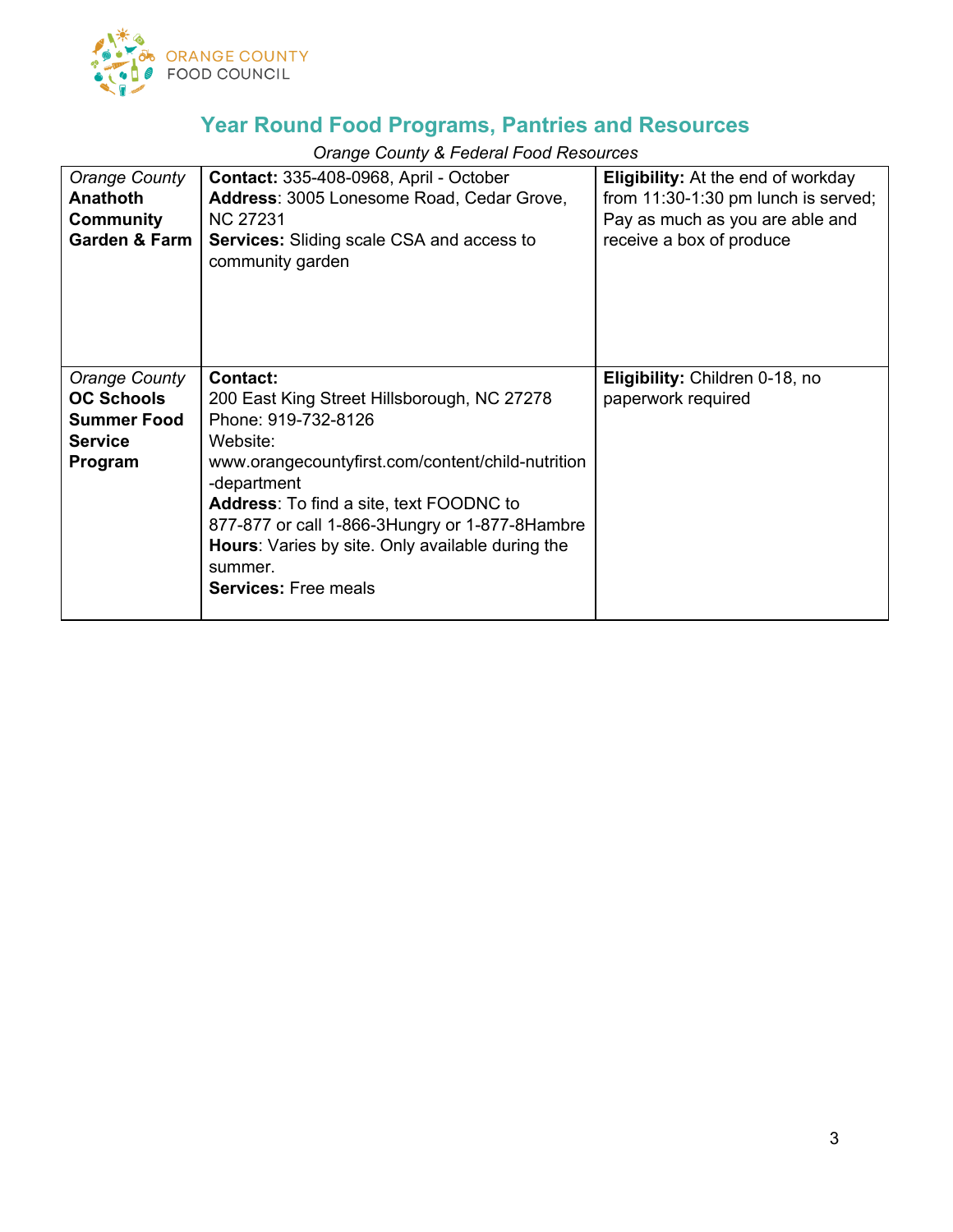

| Chapel Hill<br><b>Carolina</b><br><b>Campus</b><br><b>Community</b><br>Garden<br>Chapel Hill<br>Carolina<br>Cupboard | Contact: clorch@email.unc.edu (Claire Lorch)<br>Address: 200 Wilson St, Chapel Hill, NC 27516<br>Services: Access to fruits and vegetables for<br><b>UNC</b> employees<br>Contact: Carolinacupboard@gmail.com<br>Address: 295 Ridge Road, Chapel Hill, NC<br>27514                                                            | <b>Eligibility: UNC employee</b><br><b>Eligibility: UNC student</b> |
|----------------------------------------------------------------------------------------------------------------------|-------------------------------------------------------------------------------------------------------------------------------------------------------------------------------------------------------------------------------------------------------------------------------------------------------------------------------|---------------------------------------------------------------------|
|                                                                                                                      | Hours: Mon & Wed, 3pm-7pm; Fri, 2pm-5pm<br><b>Services:</b> Food pantry organized by UNC<br>students                                                                                                                                                                                                                          |                                                                     |
| Chapel Hill<br><b>Chapel Hill</b><br><b>Farmers</b><br><b>Market</b>                                                 | Address: 201 S Estes Dr, Chapel Hill, NC<br>Hours: Tues 3-6pm; Sat 8am-12<br><b>Services:</b> Fresh Bucks program allows shoppers<br>using SNAP/EBT to double their benefits spent,<br>up to \$10. FMNP WIC and SR will double up to<br>\$12                                                                                  |                                                                     |
| Chapel Hill<br>Evergreen<br><b>United</b><br><b>Methodist</b><br>Church                                              | Contact: 919-968-0198<br>Address: 11098 US 15-501N, Chapel Hill, NC<br>27515<br>Hours: $1^{st}$ , $3^{rd}$ and $4^{th}$ Tues, 6pm -7pm; $2^{nd}$ Tues<br>$10-11am$<br>Services: food pantry                                                                                                                                   | Eligibility: Household in Chapel Hill                               |
| Chapel Hill<br>Food For All-<br><b>Amity United</b><br><b>Methodist</b><br><b>Church</b>                             | Contact: 919-967-7546, amityumc@ncrrbiz.com<br>Address: 825 Estes Dr, Chapel Hill, NC<br>Hours: Mon & Thurs, 10am-12pm<br>Services: food pantry                                                                                                                                                                               |                                                                     |
| Chapel Hill<br>Food for the<br><b>Summer</b>                                                                         | Contact: foodforthesummer@ifcmailbox.org<br>www.foodforthesummer.org/<br><b>Address:</b> To find a site, text FOODNC to<br>877-877 or call 1-866-3Hungry or 1-877-8Hambre<br>or visit www.foodforthesummer.org/find-food<br>Hours: Monday-Friday, 12-1pm. Only available<br>during the summer.<br><b>Services: Free meals</b> | Eligibility: Children 0-18, no<br>paperwork required                |

*Chapel Hill Food Resources*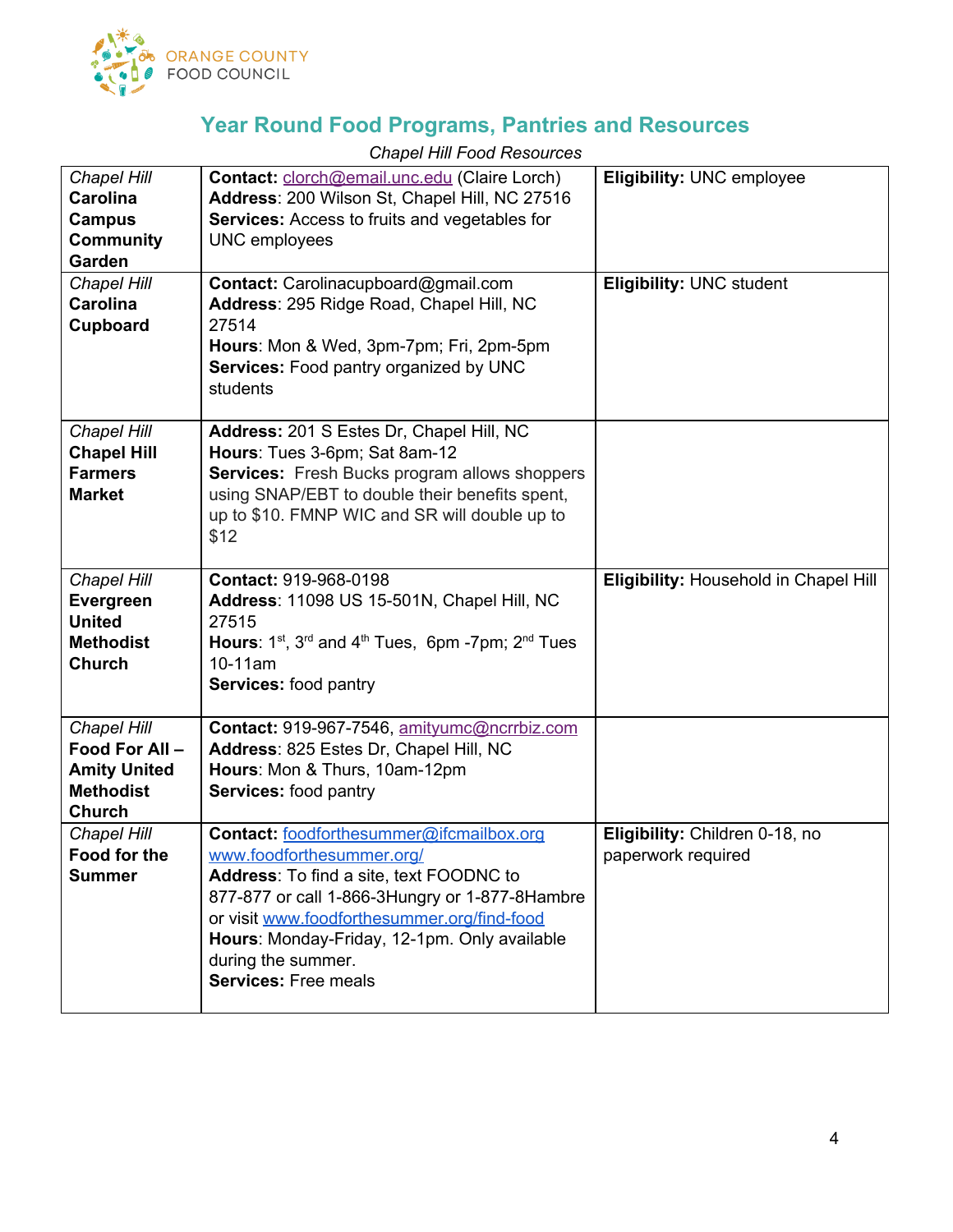

### *Chapel Hill Food Resources*

| <b>Chapel Hill</b>                | Contact: 919-960-1670,                                | No ID or proof of need is required  |
|-----------------------------------|-------------------------------------------------------|-------------------------------------|
| <b>Heavenly</b>                   | contact@jacksoncenter.info                            |                                     |
| <b>Groceries</b>                  | Address: 510 W Rosemary St, Chapel Hill NC            |                                     |
|                                   | (inside St Joseph CME Church Fellowship Hall)         |                                     |
|                                   | Hours: Monday - Friday 3:30-5pm (closed on            |                                     |
|                                   | holidays)                                             |                                     |
|                                   | <b>Services:</b> food ministry and grocery store      |                                     |
| Chapel Hill                       | Contact: 919-967-0643; 100 W Rosemary St,             |                                     |
| <b>IFC</b>                        | Chapel Hill, NC 27516                                 |                                     |
| <b>Community</b>                  | Hours: Lunch: Mon-Fri 11:15am-12:30, Sat              |                                     |
| <b>Kitchen</b>                    | 11:15am-12:30 and Sun 12:15-1:30pm; Dinner:           |                                     |
|                                   | Mon - Fri 6:15-7pm                                    |                                     |
|                                   | Services: Free lunch every day, free dinner           |                                     |
|                                   | every weekday.                                        |                                     |
| Chapel Hill                       | Contact: 919-942-2948                                 |                                     |
| <b>Meals on</b>                   | Address: 1712 Willow Rd, Chapel Hill, NC              |                                     |
| <b>Wheels</b>                     | Services: free meal delivered on weekdays for         |                                     |
|                                   | elderly or disabled                                   |                                     |
|                                   |                                                       |                                     |
|                                   |                                                       |                                     |
| Chapel Hill                       | Contact: chc@porchcommunities.org                     | Eligibility: Must have children     |
| <b>PORCH</b>                      | Services: school and family programs.                 | enrolled in Carrboro or Chapel Hill |
|                                   |                                                       | schools                             |
| <b>Chapel Hill</b>                | Contact: 919-918-2822                                 |                                     |
| <b>RENA</b>                       | Address: 101 Edgar St, Chapel Hill, NC 27516          |                                     |
| <b>Community</b><br><b>Center</b> | Hours: pantry 3rd Fri 10:30am-5:30pm                  |                                     |
|                                   | Services: food pantry, community garden               |                                     |
| Chapel Hill                       | Contact: 919-929-3833                                 |                                     |
| Vimala's                          | Address: Vimala's Curryblossom Café, 431 W            |                                     |
| Everybody                         | Franklin St #415, Chapel Hill, NC                     |                                     |
| <b>Eats Initiative</b>            | Hours: Every day 11am-9pm                             |                                     |
|                                   | <b>Services:</b> Everyone who wants a meal is able to |                                     |
|                                   | eat, regardless of ability to pay                     |                                     |
| <b>Chapel Hill</b>                | Contact: jguru108@gmail.com                           |                                     |
| <b>Hare Krishna</b>               | Address: UNC upper quad, Franklin St. across          |                                     |
| <b>Meal: Food for</b>             | from Post office                                      |                                     |
| Life                              | Hours: Thurs, 5:30-7pm                                |                                     |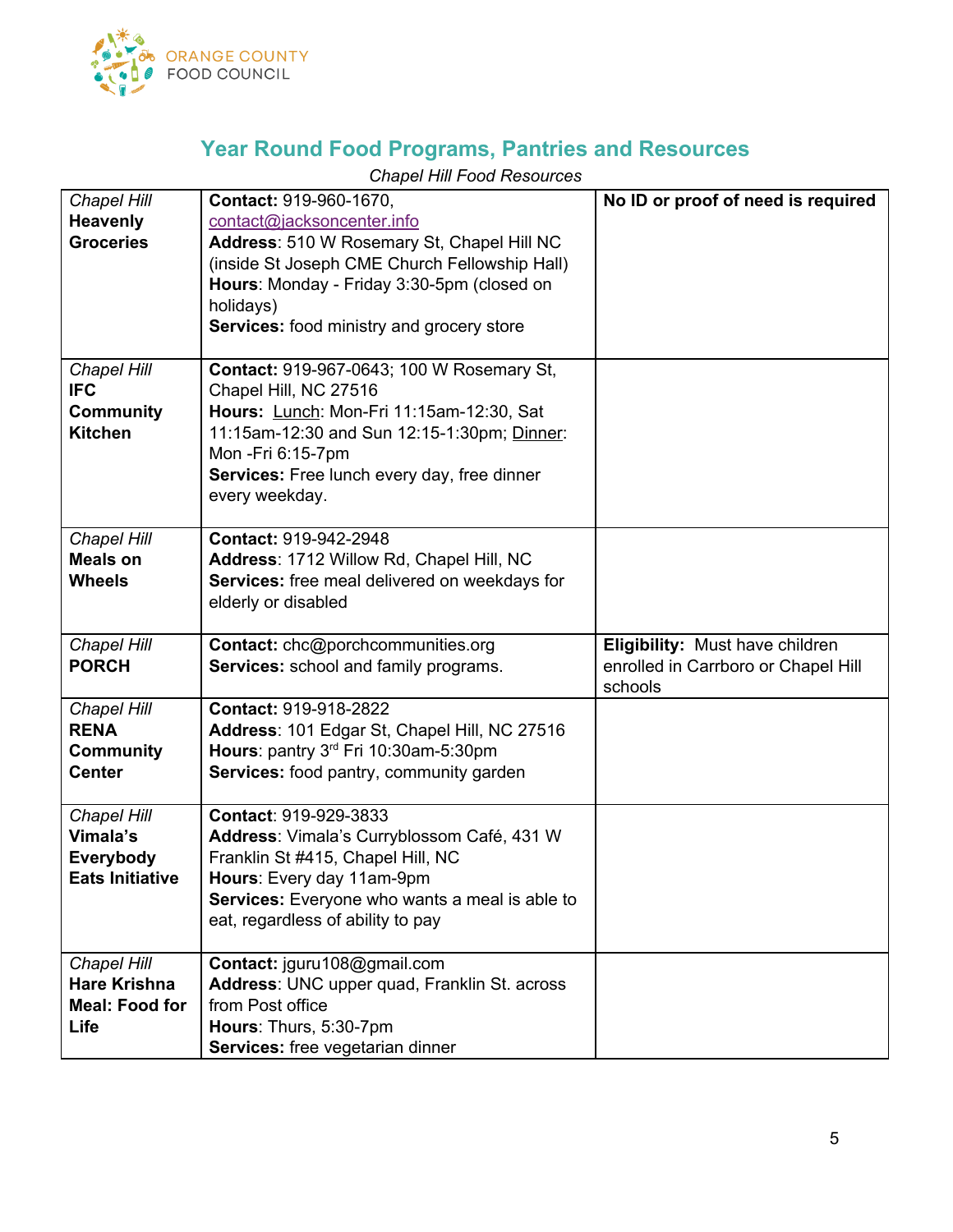

#### *Carrboro Food Resources*

| Carrboro         | Contact: ccgc@lists.riseup.net                  |                                             |
|------------------|-------------------------------------------------|---------------------------------------------|
| Carrboro         | https://www.carrborocommunitygarden.org/        |                                             |
| <b>Community</b> | Address: MLK Jr Park, 1120 Hillsborough Rd.,    |                                             |
| Garden           | Carrboro, NC                                    |                                             |
| <b>Coalition</b> | Hours: Hours: Sat 8:30-12:30, Tues or Wed in    |                                             |
|                  | season 5:30-7:30. Hours vary with the weather   |                                             |
|                  | and the leader, subscribe to the listserve to   |                                             |
|                  | receive announcements. Contact                  |                                             |
|                  | ccgc@lists.riseup.net for more information.     |                                             |
|                  | Services: Open to community members to          |                                             |
|                  | garden; daily harvest is split among volunteers |                                             |
|                  |                                                 |                                             |
| Carrboro         | Contact: manager@carrborofarmersmarket.com      |                                             |
| Carrboro         | 919-280-3326                                    |                                             |
| <b>Farmers'</b>  | Address: 301 W Main St, Carrboro, NC            |                                             |
| <b>Market</b>    | Hours: Wednesdays 3-6 and Saturdays 7-12        |                                             |
|                  | April-October, Saturdays 9-12 November-March    |                                             |
|                  | Services: "Market Match" program: spend \$10 in |                                             |
|                  | SNAP, WIC or Seniors FMNP and earn an           |                                             |
|                  | additional \$10 to spend anytime. Must go to    |                                             |
|                  | Welcome Booth prior to purchasing.              |                                             |
|                  |                                                 |                                             |
| Carrboro         | Contact: 919-929-6380                           | <b>Eligibility: Available to households</b> |
| <b>IFC Food</b>  | Address: 110 Main St, Carrboro, NC              | in Chapel Hill, Carrboro or                 |
| <b>Pantry</b>    | Hours: Mon-Fri, 9am-5pm                         | individuals who work in Orange              |
|                  | <b>Services:</b> groceries, food pantry         | County                                      |
|                  |                                                 |                                             |
| Carrboro         | Contact: 919-636-4860                           | Eligibility: to be eligible for TABLE,      |
| <b>TABLE</b>     | Address: 209 E Main St, Carrboro NC             | Children must live in Chapel                |
|                  | Hours: Mon-Thurs: 9am-4pm and Fri: 9am-3pm      | Hill/Carrboro and be preschool,             |
|                  | Services: TABLE delivers weekly healthy food    | elementary, or middle school age.           |
|                  | and provides regular nutrition education to     |                                             |
|                  | Chapel Hill-Carrboro kids                       |                                             |
|                  |                                                 |                                             |